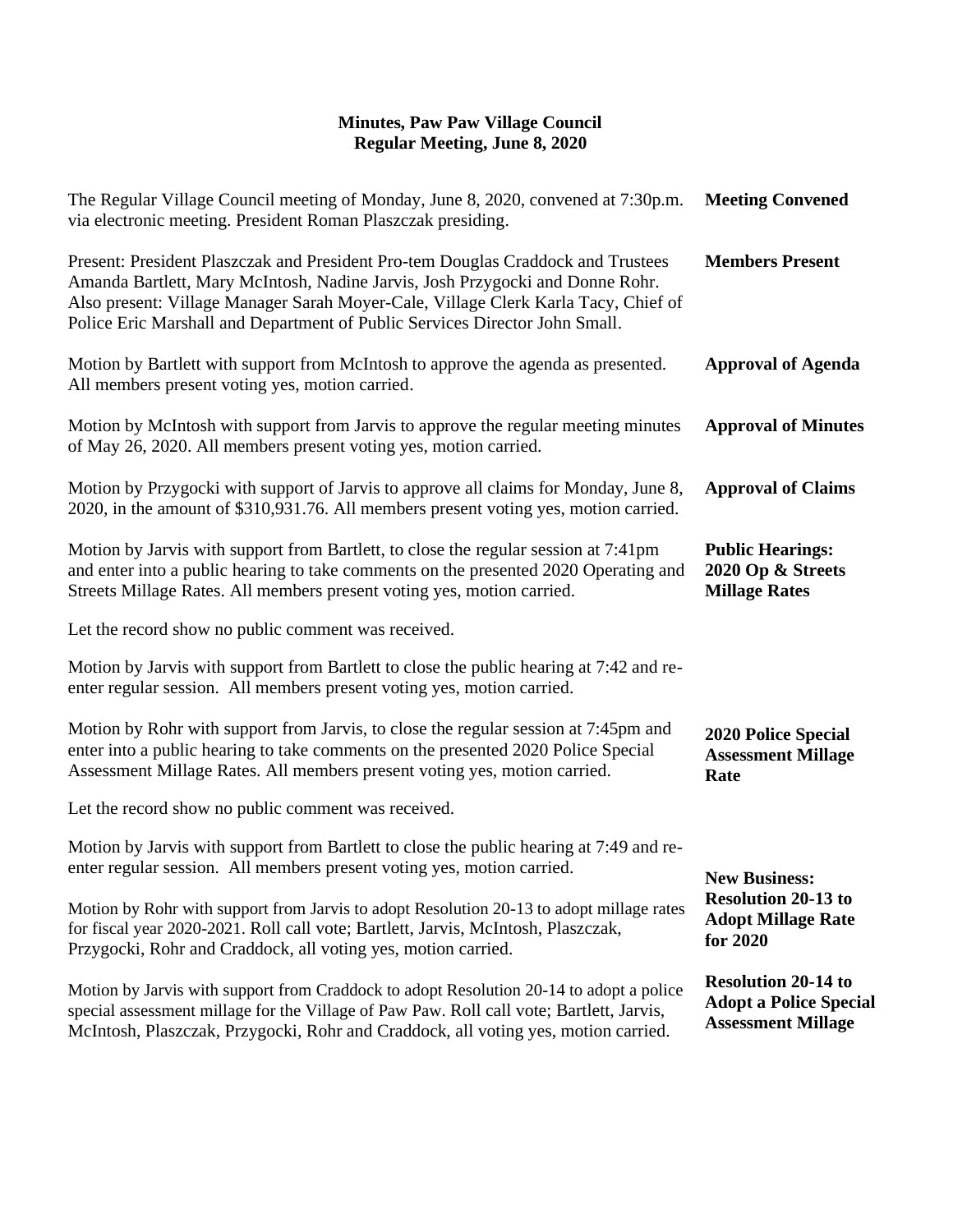Sandy Tapper of Elementary Edge, 130 E Michigan Ave, has requested that a parking spot be reserved in front of her business from June  $15<sup>th</sup>$ - September  $1<sup>st</sup>$ . To abide by the COVID-19 social distancing guidelines, she is trying to limit the number of persons entering her business. The reserved parking space would allow parents to safely drop their children off in front of the building and watch them enter without themselves or siblings having to enter also. Motion by Przygocki with support from McIntosh to approve a restricted 5-minute parking spot in front of 130 E Michigan Ave, beginning June  $15<sup>th</sup>$  through September 1<sup>st</sup>, Monday- Thursday from 8:00am- 8:00 pm. Roll call vote; Craddock, Rohr, Przygocki, Plaszczak, McIntosh, Jarvis voting yes, Bartlett voting no, motion carried. Moyer-Cale is requested guidance from the council about how to process outdoor seating applications in light of restrictions imposed by executive orders related to limiting the spread of the COVID-19 virus. Motion by McIntosh with support from Craddock to have staff continue accepting and processing outdoor seating application as usual with the added reminder to the applicant that all social distancing guidelines must be followed. Roll call vote; Bartlett, Jarvis, McIntosh, Plaszczak, Przygocki, Rohr and Craddock, all voting yes, motion carried. Moyer-Cale received a proposal from Walsh Municipal Services to evaluate the organization of the DPS. The goal of the evaluation is to review the organizations' effectiveness in light of the future needs of the department. Council has requested to postpone further discussion until next meeting. Discussion regarding the Maple Lake Dam Automation has been postponed to a future meeting. Moyer-Cale reported that Paw Paw Township has been contracting with an engineering firm to provide sewer and lift station operation and maintenance services. Their contract is expiring shortly and the Township Supervisor has requested that the Village respond to an RFP (Request for Proposal) to provide them with similar service. As a result of providing this service, the Village would be able to offset the cost of a new employee by approximately \$15,000. It would also be less costly to the Township, improve efficiency for them, and build our intergovernmental relationship. Motion by Bartlett with support from Jarvis to authorize the Village Manager to submit an RFQ response to Paw Paw Township for sewer operation and maintenance. Roll call vote; Craddock, Rohr, Przygocki, Plaszczak, McIntosh, Jarvis, Bartlett voting yes, motion carried. Discussion regarding on Ordinance 480- Open Air Businesses has been postponed to a future meeting. **Approval of Temporary 5 Minute Drop-off Location-Elementary Edge Outdoor Seating Applications Walsh Municipal Services Proposal Approval Maple Lake Dam Automation Paw Paw Township Lift Station Maintenance Ongoing Business: Ordinance 480 Open-Air Business**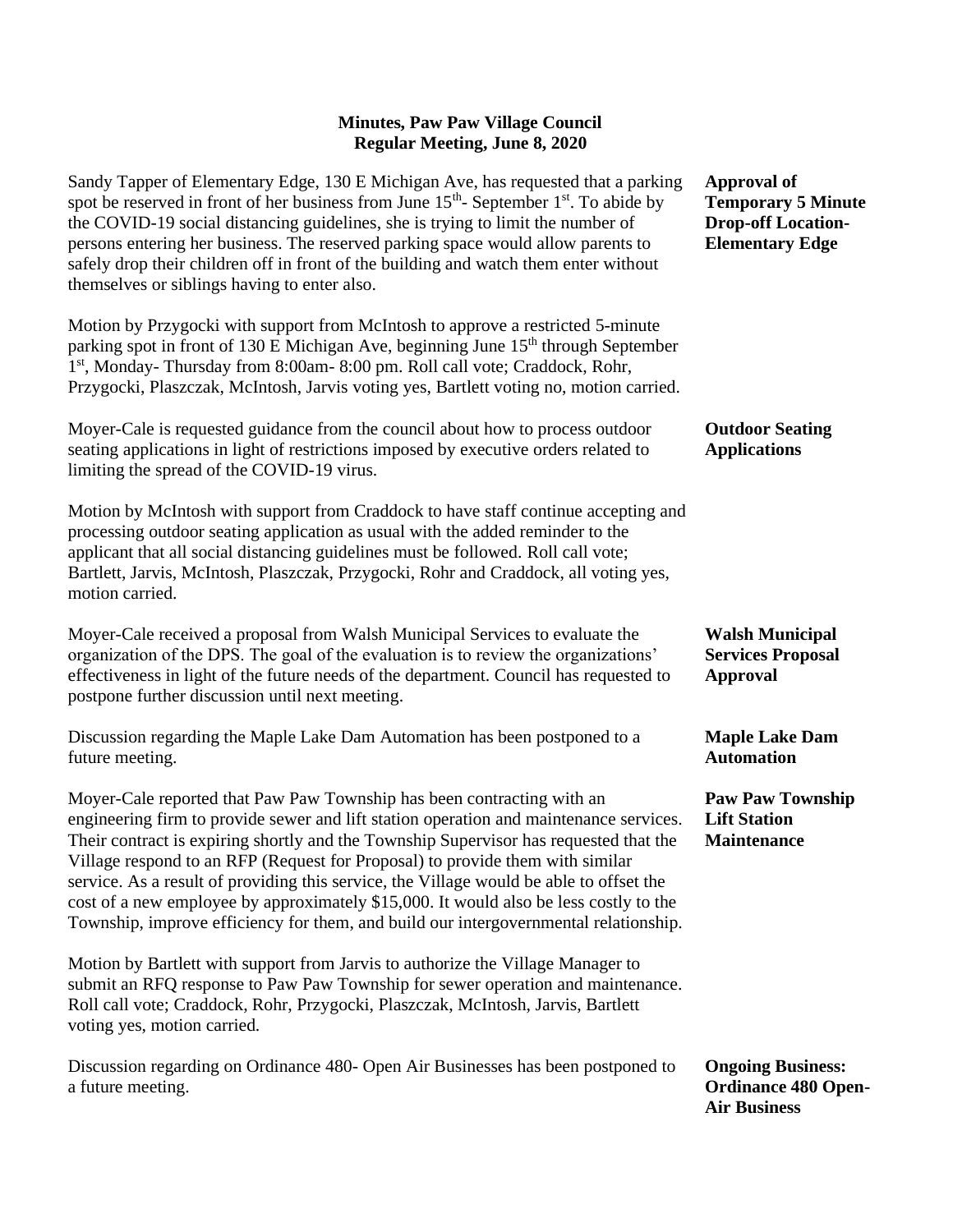| No Report.                                                                                                                                                                                                                                                                             | <b>Committee Meetings</b><br>and Reports<br><b>Finance and Admin</b> |
|----------------------------------------------------------------------------------------------------------------------------------------------------------------------------------------------------------------------------------------------------------------------------------------|----------------------------------------------------------------------|
| Jarvis reported the Public Services Committee met to discuss opting-out of PA 95,<br>shut-off policy, Lead and Copper rule, road striping and projects completed by the jail<br>work crew.                                                                                             | <b>Public Services</b>                                               |
| No Report.                                                                                                                                                                                                                                                                             | <b>Parks and Rec</b>                                                 |
| Plaszczak reported the DDA is beginning a 4-week promotion to help downtown<br>businesses that are reopening from COVID-19 mandated closures.                                                                                                                                          | <b>DDA</b>                                                           |
| No Report.                                                                                                                                                                                                                                                                             | <b>Economic Develop</b>                                              |
| Jarvis reported the Farmers Market will be opening for the season the 2 <sup>nd</sup> Sunday of<br>July.                                                                                                                                                                               | <b>Farmers Market</b>                                                |
| Craddock reported the Fire Board met to pay bills and handle a small personnel issue.                                                                                                                                                                                                  | <b>Fire Board</b>                                                    |
| No Report.                                                                                                                                                                                                                                                                             | <b>Historical Committee</b>                                          |
| Rohr reported some of the Housing Commission's planned projects may have to be<br>postponed until next year due to the COVID-19 pandemic.                                                                                                                                              | <b>Housing Commission</b>                                            |
| Plaszczak reported the lake will be receiving treatment for weeds, Tuesday, June $8th$ .                                                                                                                                                                                               | <b>Maple Lake</b><br><b>Preservation</b>                             |
| No Report.                                                                                                                                                                                                                                                                             | <b>Planning Commission</b>                                           |
| McIntosh reported the Wellhead Protection Committee discussed future community<br>engagement ideas.                                                                                                                                                                                    | <b>Wellhead Protection</b>                                           |
| Craddock reported that after much thought and discussion the 2020 Wine & Harvest<br>festival has been canceled due to the COVID-19 safety guidelines.                                                                                                                                  | <b>Wine &amp; Harvest</b>                                            |
|                                                                                                                                                                                                                                                                                        | <b>Council Member</b><br><b>Comments</b>                             |
| Plaszczak is looking forward to resuming in-person meetings once the COVID-19<br>guidelines allow.                                                                                                                                                                                     | <b>Plaszczak</b>                                                     |
| Jarvis questioned Plaszczak if the weed control technicians applying the treatment to<br>Maple Lake have considered the upcoming rain storm. Plaszczak reported he was<br>reassured by the technicians that if the treatment is applied before the rain it will still<br>be effective. | <b>Jarvis</b>                                                        |
| McIntosh noted that she would like Council/Staff to come up with a better solution for<br>keeping problematic properties maintained.                                                                                                                                                   | McIntosh                                                             |